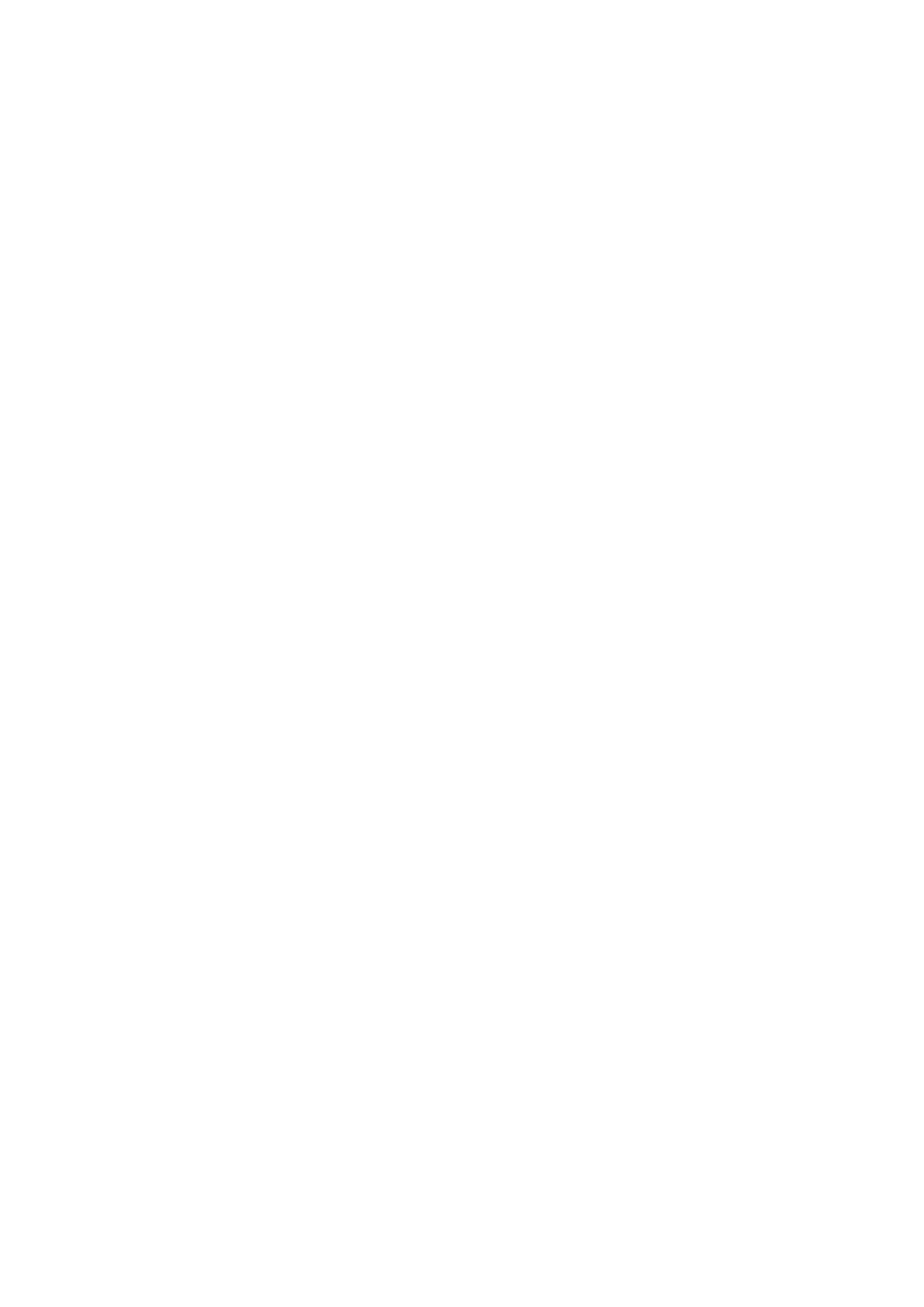*I certify that this public bill, which originated in the Legislative Assembly, has finally passed the Legislative Council and the Legislative Assembly of New South Wales.*

> *Clerk of the Legislative Assembly. Legislative Assembly, Sydney, , 2012*



New South Wales

# **Petroleum (Onshore) Amendment (Royalties and Penalties) Bill 2012**

Act No , 2012

An Act to amend the *Petroleum (Onshore) Act 1991* and an instrument under that Act with respect to the payment of royalties in respect of petroleum; and to amend that Act, the *Mining Act 1992* and the *Criminal Procedure Act 1986* with respect to penalties and proceedings for offences.

*I have examined this bill and find it to correspond in all respects with the bill as finally passed by both Houses.*

*Assistant Speaker of the Legislative Assembly.*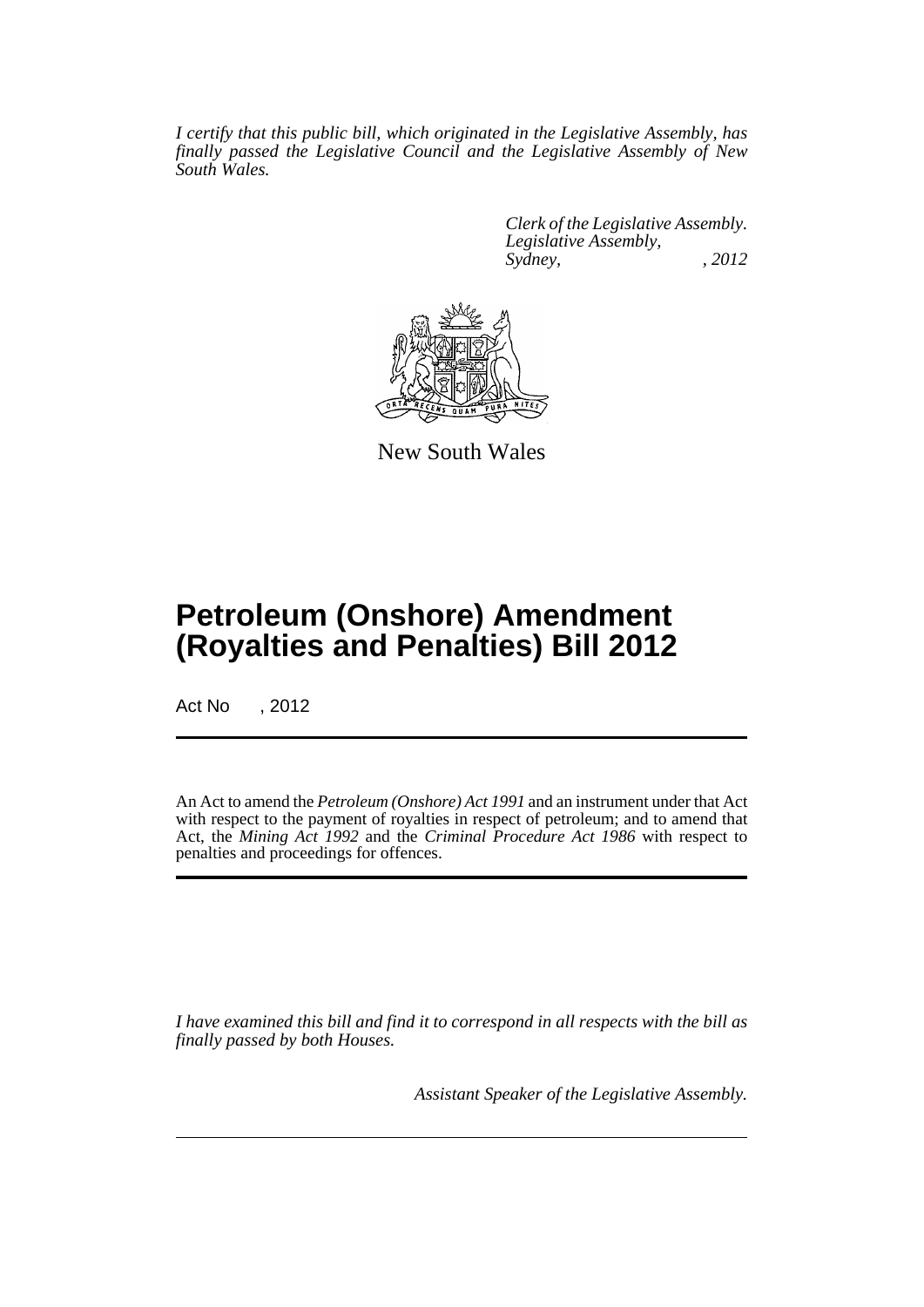#### <span id="page-3-0"></span>**The Legislature of New South Wales enacts:**

#### **1 Name of Act**

This Act is the *Petroleum (Onshore) Amendment (Royalties and Penalties) Act 2012*.

# <span id="page-3-1"></span>**2 Commencement**

This Act commences on a day or days to be appointed by proclamation.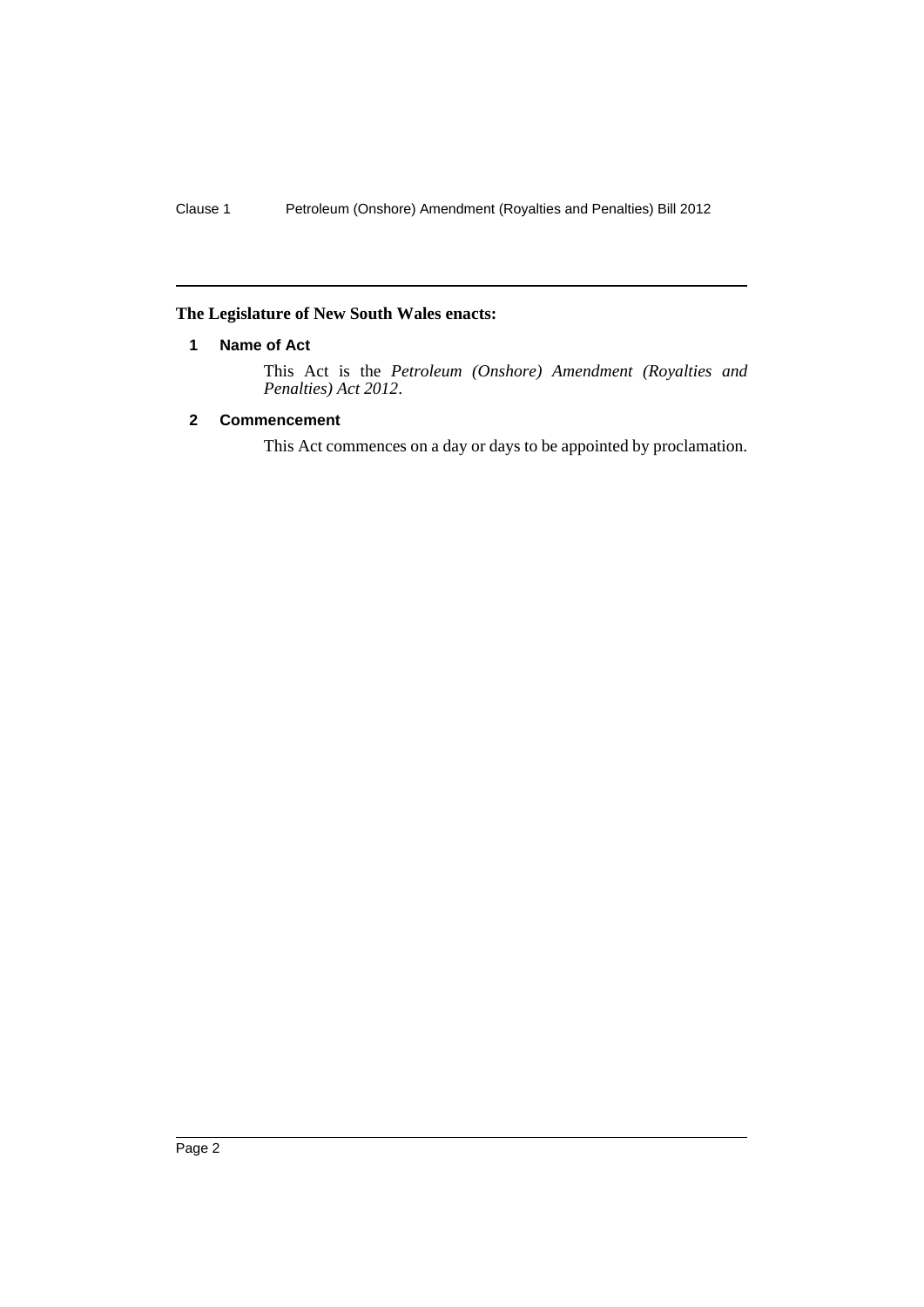Amendments relating to royalties Schedule 1

# <span id="page-4-0"></span>**Schedule 1 Amendments relating to royalties**

# **1.1 Petroleum (Onshore) Act 1991 No 84**

#### **[1] Section 85 Royalty**

Omit section 85 (2) and (3). Insert instead:

- (2) The royalty is payable at the rate prescribed by the regulations.
- (3) The rate of royalty may be prescribed:
	- (a) as a percentage of the value at the well-head of the petroleum, or
	- (b) by reference to such other matters as the regulations specify.

#### **[2] Section 89**

Omit the section. Insert instead:

#### **89 Ascertainment of value**

For the purposes of this Act, the value at the well-head of any petroleum is the amount determined by the Minister as being that value.

#### **[3] Section 90 Ascertainment of quantity of petroleum recovered**

Omit "where no such measuring device is so installed, or" from section 90 (b). Insert instead "if".

# **1.2 Petroleum (Onshore) Regulation 2007**

#### **Clauses 23 and 24**

Omit the clauses. Insert instead:

#### **23 Rate of royalty: section 85**

For the purposes of section 85 (2) of the Act, the prescribed annual rate of royalty is 10 per cent of the value at the well-head of the petroleum.

#### **24 Rate of royalty: Mining Act 1992 section 286**

For the purposes of Division 3 of Part 14 of the *Mining Act 1992*, the prescribed annual rate of royalty is 10 per cent of the value at the well-head of the petroleum.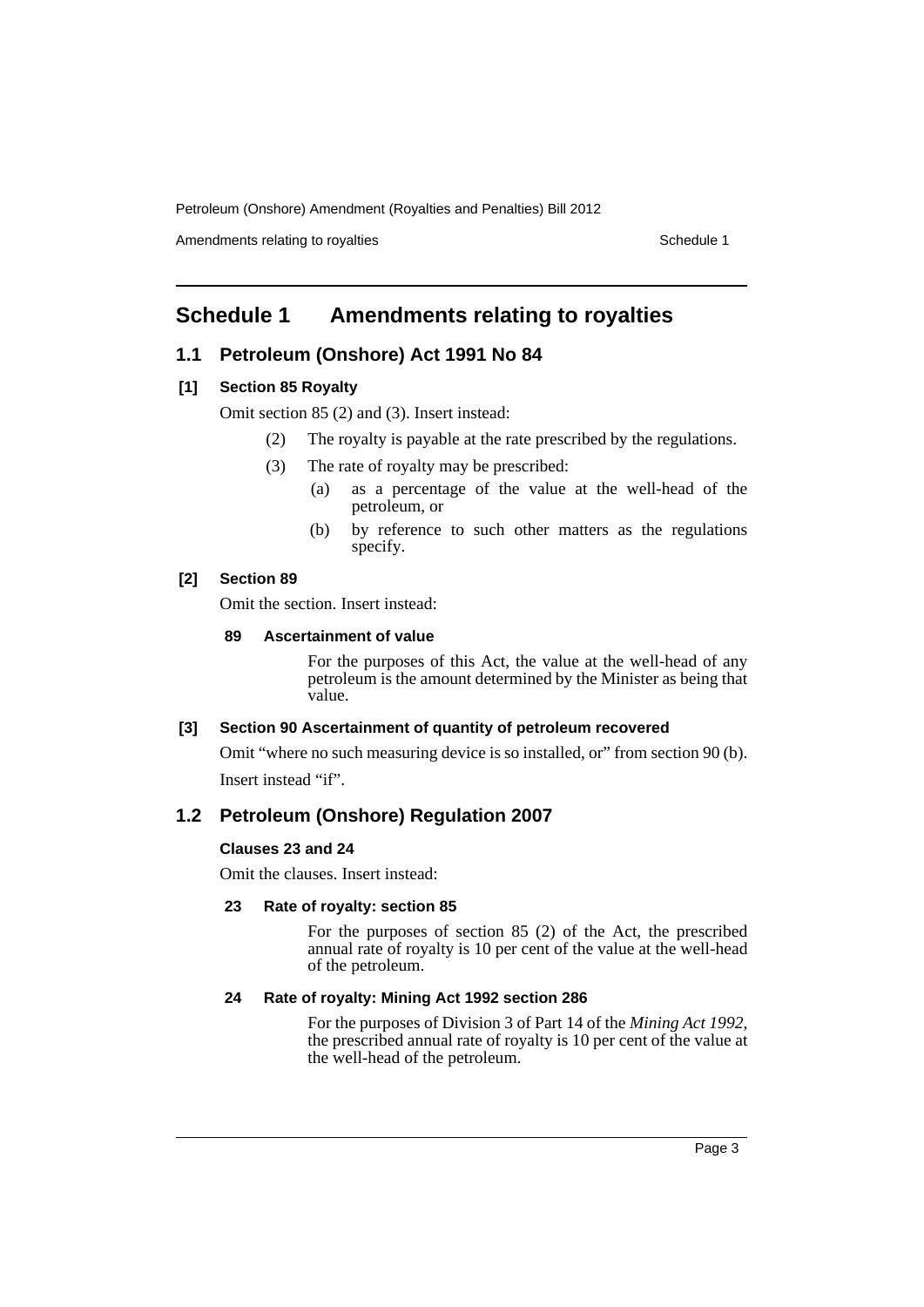Schedule 1 Amendments relating to royalties

#### **24AA Transitional provision**

- (1) The rate of royalty imposed by clauses 23 and 24 (as substituted by the *Petroleum (Onshore) Amendment (Royalties and Penalties) Act 2012*) applies to petroleum recovered on or after 1 January 2013.
- (2) Clauses 23 and 24, as in force before their substitution by that Act, continue to apply to petroleum recovered before 1 January 2013.

# **1.3 Coal Mine Health and Safety Amendment Act 2010 No 23**

#### **Schedule 3.11**

Omit the Subschedule.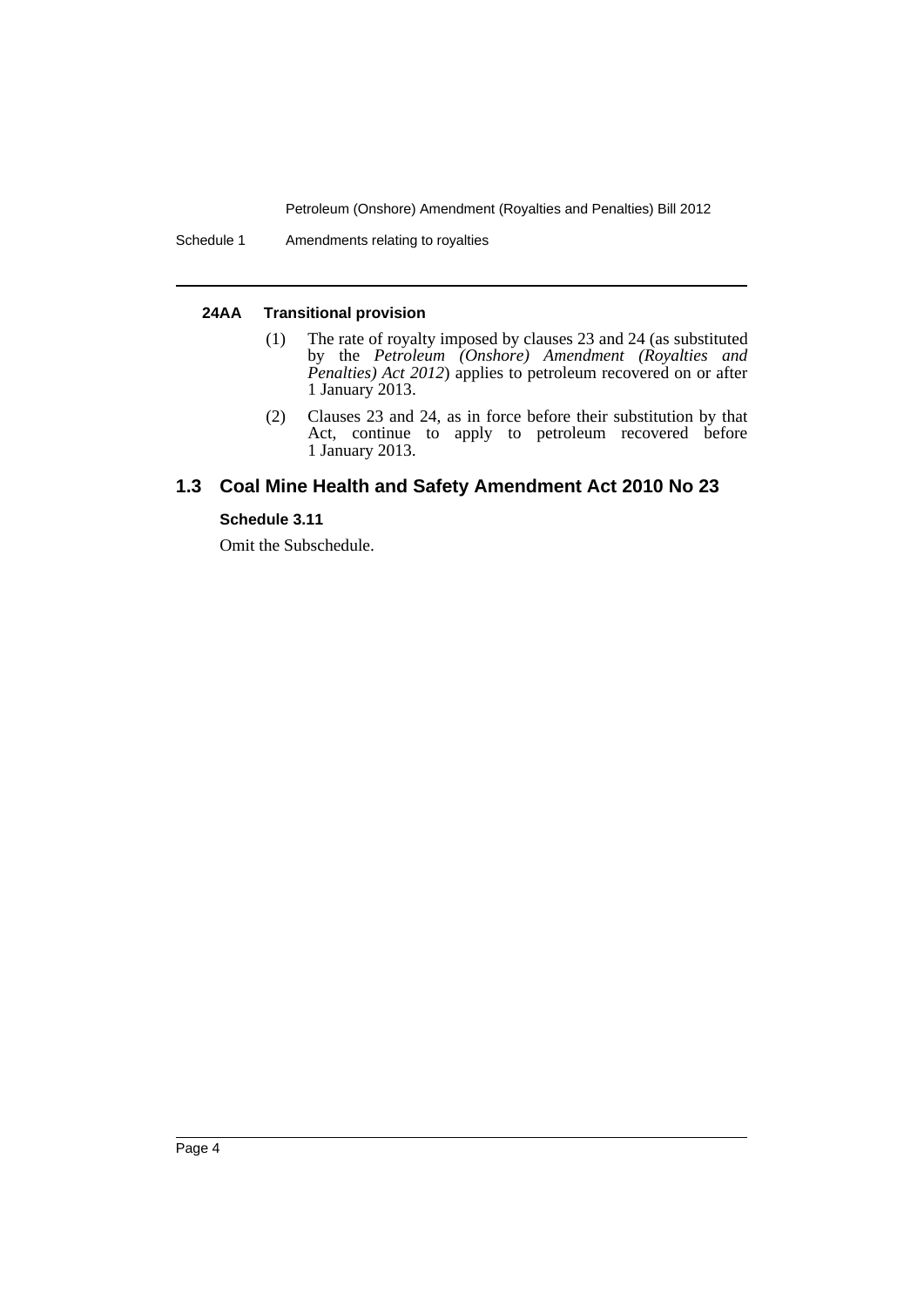Amendments relating to penalties Schedule 2 and Schedule 2 and Schedule 2 and Schedule 2 and Schedule 2 and Schedule 2 and Schedule 2 and Schedule 2 and Schedule 2 and Schedule 2 and Schedule 2 and Schedule 2 and Schedule

# <span id="page-6-0"></span>**Schedule 2 Amendments relating to penalties**

# **2.1 Criminal Procedure Act 1986 No 209**

**[1] Schedule 1 Indictable offences triable summarily**

Insert after clause 31 in Table 1:

#### **32 Petroleum (Onshore) Act 1991 No 84**

An offence of mining petroleum in contravention of section 7 of the *Petroleum (Onshore) Act 1991*, if the value of the petroleum to which the alleged offence relates is \$5,000 or more.

# **[2] Schedule 1, Table 2**

Omit clause 18 (2).

# **2.2 Mining Act 1992 No 29**

#### **[1] Section 5 Mining or prospecting without authorisation**

Omit the penalty for prospecting in contravention of the section. Insert instead: Maximum penalty for prospecting in contravention of this section:

- (a) in the case of a corporation—5,000 penalty units, and, in the case of a continuing offence, a further penalty of 500 penalty units for each day that the offence continues, or
- (b) in the case of a natural person—1,000 penalty units or imprisonment for 5 years, or both, and, in the case of a continuing offence, a further penalty of 100 penalty units for each day that the offence continues.

# **[2] Section 5**

Omit the penalty for mining in contravention of the section. Insert instead:

Maximum penalty for mining in contravention of this section:

- (a) in the case of a corporation—10,000 penalty units, and, in the case of a continuing offence, a further penalty of 1,000 penalty units for each day that the offence continues, or
- (b) in the case of a natural person—2,000 penalty units or imprisonment for 5 years, or both, and, in the case of a continuing offence, a further penalty of 200 penalty units for each day that the offence continues.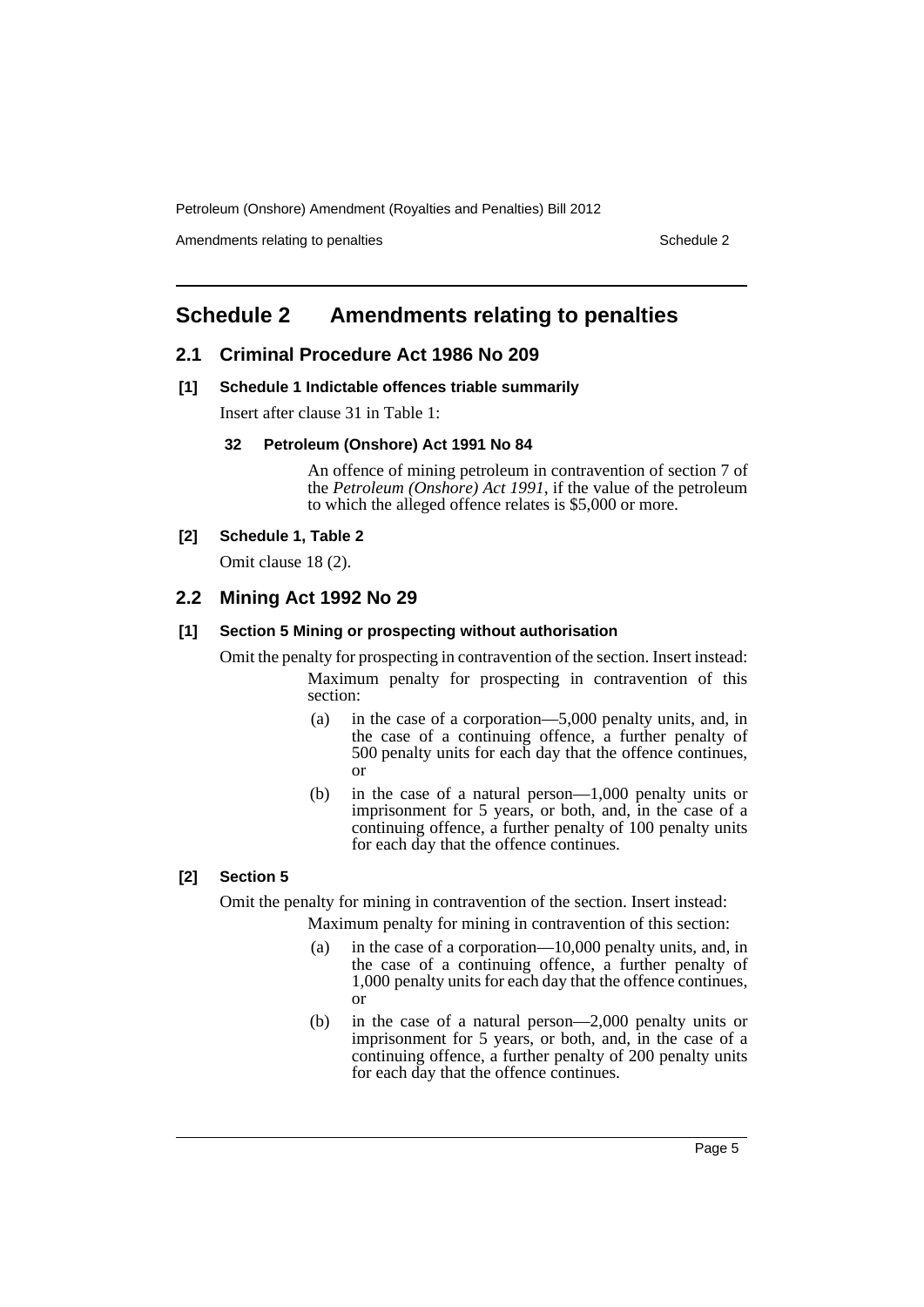Schedule 2 Amendments relating to penalties

#### **[3] Section 6 Unauthorised carrying out of mining purposes**

Omit the penalty to section 6 (1). Insert instead:

Maximum penalty:

- (a) in the case of a corporation—10,000 penalty units, and, in the case of a continuing offence, a further penalty of 1,000 penalty units for each day that the offence continues, or
- (b) in the case of a natural person—2,000 penalty units or imprisonment for 5 years, or both, and, in the case of a continuing offence, a further penalty of 200 penalty units for each day that the offence continues.

#### **[4] Section 12B Stealing minerals**

Omit the penalty to the section. Insert instead:

Maximum penalty:

- (a) in the case of a corporation—10,000 penalty units, or
- (b) in the case of a natural person—2,000 penalty units or imprisonment for 5 years, or both.

#### **[5] Section 12C Fraudulent removal and concealment of minerals by employees**

Omit the penalty to the section. Insert instead:

Maximum penalty:

- (a) in the case of a corporation—10,000 penalty units, or
- (b) in the case of a natural person—2,000 penalty units or imprisonment for 5 years, or both.

#### **[6] Section 12D Fraudulent removal and concealment of minerals by partners**

Omit the penalty to the section. Insert instead:

Maximum penalty:

- (a) in the case of a corporation—10,000 penalty units, or
- (b) in the case of a natural person—2,000 penalty units or imprisonment for 5 years, or both.

#### **[7] Section 240C Breach of direction**

Omit the penalty to the section. Insert instead:

Maximum penalty:

(a) in the case of a corporation—10,000 penalty units, and, in the case of a continuing offence, a further penalty of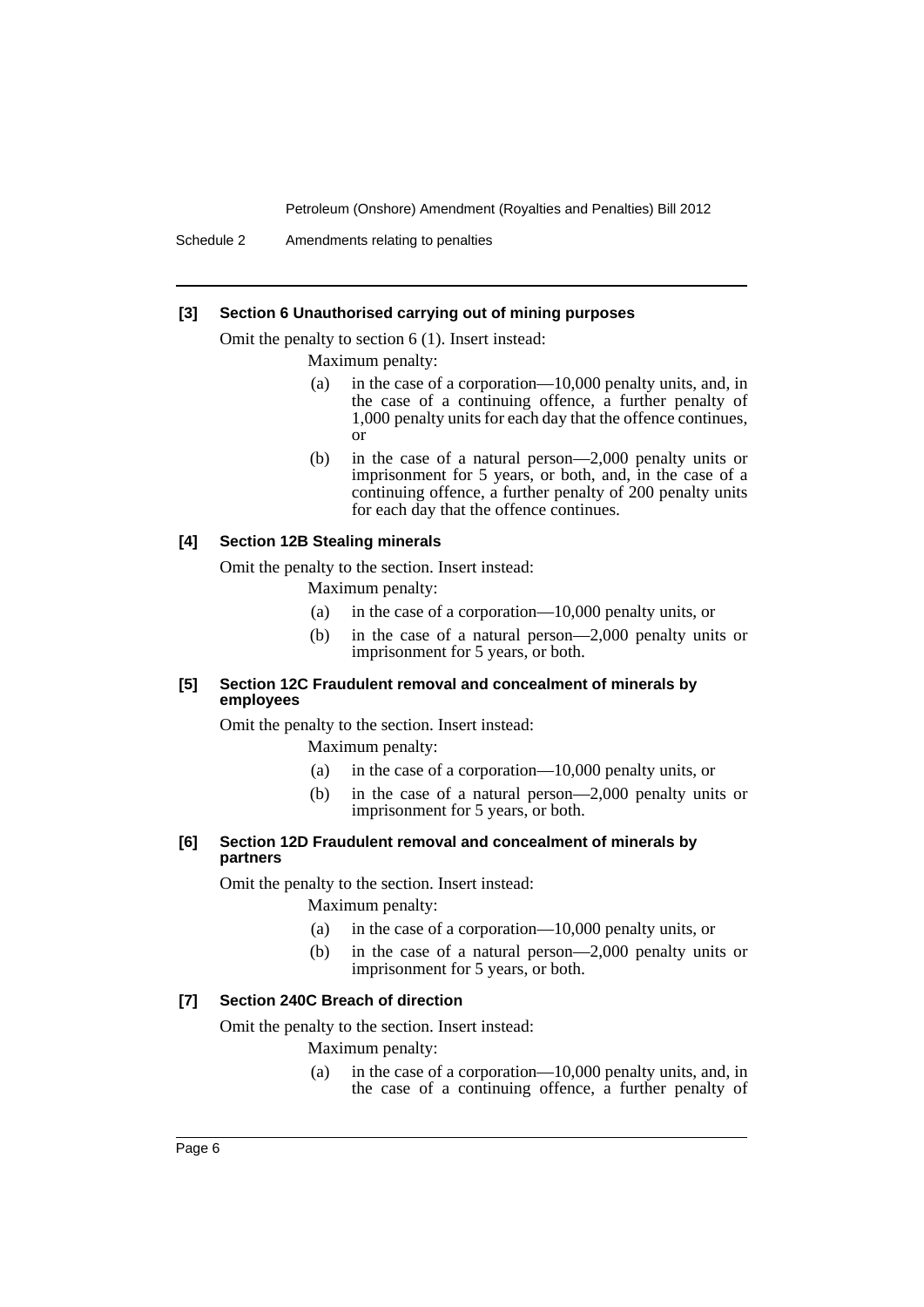Amendments relating to penalties Schedule 2 and Schedule 2 and Schedule 2 and Schedule 2 and Schedule 2 and Schedule 2 and Schedule 2 and Schedule 2 and Schedule 2 and Schedule 2 and Schedule 2 and Schedule 2 and Schedule

1,000 penalty units for each day that the offence continues, or

(b) in the case of a natural person—2,000 penalty units, and, in the case of a continuing offence, a further penalty of 200 penalty units for each day that the offence continues.

#### **[8] Section 248S Offences**

Omit the penalty to the section. Insert instead:

Maximum penalty:

- (a) in the case of a corporation—10,000 penalty units, and, in the case of a continuing offence, a further penalty of 1,000 penalty units for each day that the offence continues, or
- (b) in the case of a natural person—2,000 penalty units, and, in the case of a continuing offence, a further penalty of 200 penalty units for each day that the offence continues.

#### **[9] Section 291 Payment of royalty**

Omit the penalty to section 291 (1A). Insert instead:

Maximum penalty:

- (a) in the case of a corporation—10,000 penalty units, and, in the case of a continuing offence, a further penalty of 1,000 penalty units for each day that the offence continues, or
- (b) in the case of a natural person—2,000 penalty units or imprisonment for 12 months, or both, and, in the case of a continuing offence, a further penalty of 200 penalty units for each day that the offence continues.

# **[10] Section 378A Obstruction**

Omit the penalty to the section. Insert instead:

Maximum penalty:

- (a) in the case of a corporation—10,000 penalty units, or
- (b) in the case of a natural person—2,000 penalty units.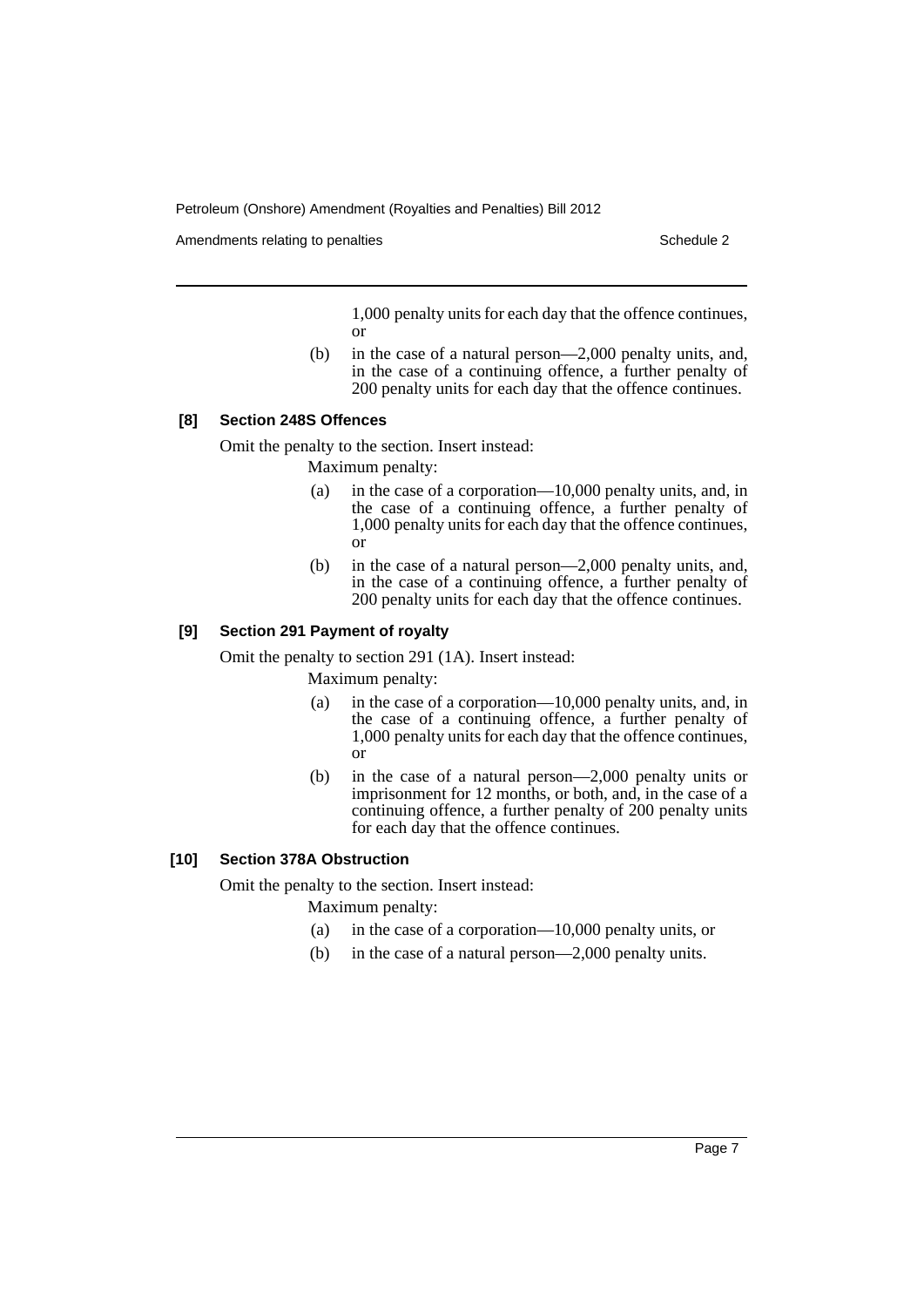#### **[11] Section 378D Contravention of condition of authorisation—offence by holder**

Omit the penalties for a condition of a kind referred to in Part 1 of Schedule 7 from section 378D (1) and (2).

Insert instead:

Maximum penalty if the condition is of a kind referred to in Part 1 of Schedule 7:

- (a) in the case of a corporation—10,000 penalty units, and, in the case of a continuing offence, a further penalty of 1,000 penalty units for each day that the offence continues, or
- (b) in the case of a natural person—2,000 penalty units, and, in the case of a continuing offence, a further penalty of 200 penalty units for each day that the offence continues.

#### **[12] Section 378D**

Omit the penalty for a condition not of a kind referred to in Part 1 of Schedule  $\overline{7}$  from section 378D (1) and (2).

#### Insert instead:

Maximum penalty if the condition is not of a kind referred to in Part 1 of Schedule 7:

- (a) in the case of a corporation—2,000 penalty units, and, in the case of a continuing offence, a further penalty of 200 penalty units for each day that the offence continues, or
- (b) in the case of a natural person—200 penalty units, and, in the case of a continuing offence, a further penalty of 50 penalty units for each day that the offence continues.

#### **[13] Section 378D (3)**

Insert after section 378D (2):

- (3) In imposing a penalty under this section for a contravention of a condition of a kind referred to in Part 1 of Schedule 7, the court is to take into consideration the following (so far as they are relevant):
	- (a) the extent of the harm caused or likely to be caused to the environment by the commission of the offence,
	- (b) the practical measures that may be taken to prevent, control, abate or mitigate that harm,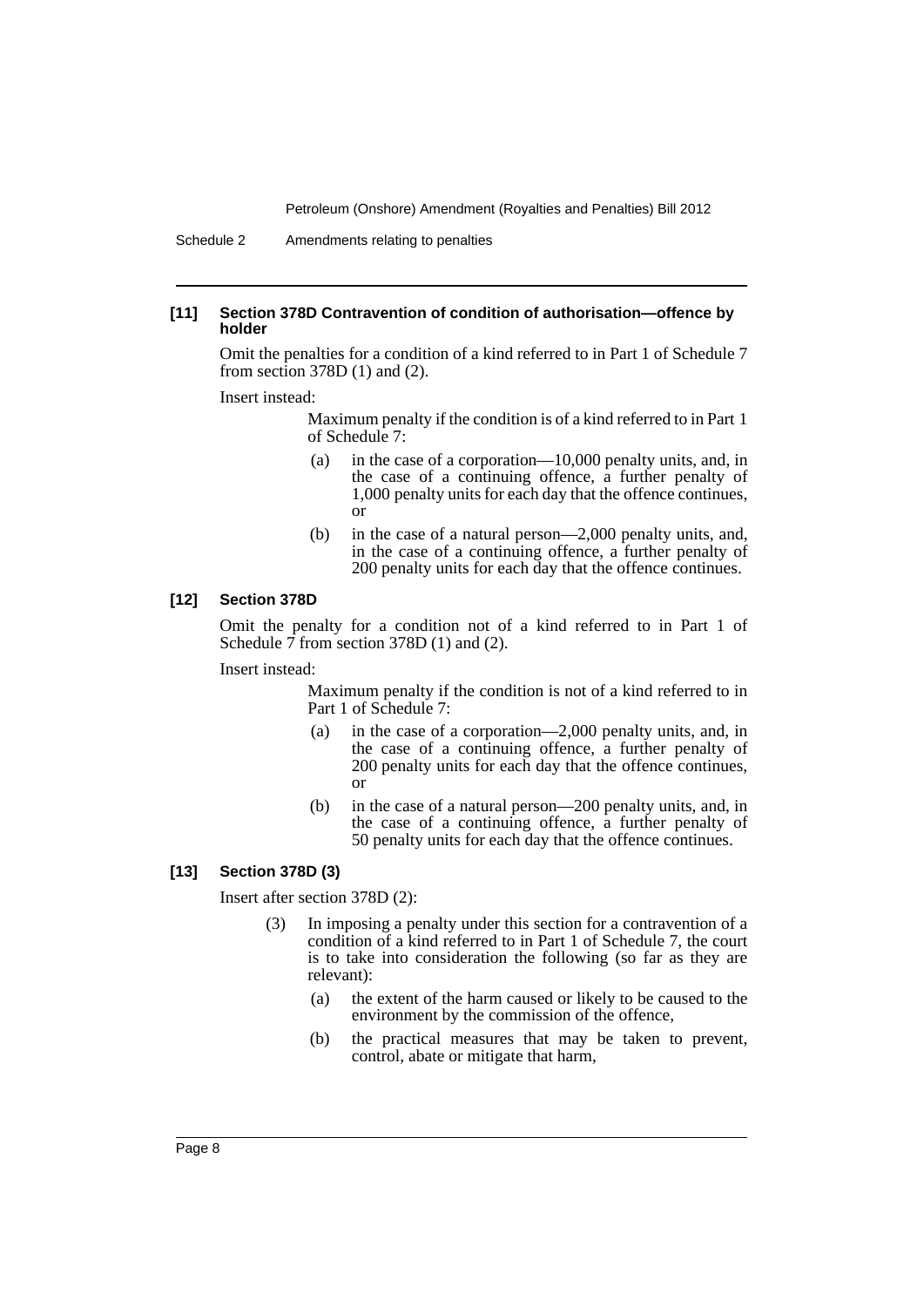Amendments relating to penalties Schedule 2 and the Schedule 2 schedule 2 and 5 schedule 2

- (c) the extent to which the person who committed the offence could reasonably have foreseen the harm caused or likely to be caused to the environment by the commission of the offence,
- (d) the extent to which the person who committed the offence had control over the causes that gave rise to the offence,
- (e) any other matters the court considers relevant.

# **[14] Section 378H Proceedings for offences**

Omit "Division 1 of Part 2" from section 378H (1) (a). Insert instead "Division 1 or 2 of Part 2 or section 291".

# **[15] Section 378H (2) (b)**

Omit "200 penalty units". Insert instead "2,000 penalty units".

# **[16] Schedule 7 Offences**

Insert "238, 239," after "168A," in Part 1.

# **2.3 Petroleum (Onshore) Act 1991 No 84**

# **[1] Section 7 Offence of prospecting or mining without authority**

Omit the penalty for prospecting in contravention of the section. Insert instead: Maximum penalty for prospecting in contravention of this section:

- (a) in the case of a corporation—5,000 penalty units, and, in the case of a continuing offence, a further penalty of 500 penalty units for each day that the offence continues, or
- (b) in the case of a natural person—1,000 penalty units or imprisonment for 5 years, or both, and, in the case of a continuing offence, a further penalty of 100 penalty units for each day that the offence continues.

# **[2] Section 7**

Omit the penalty for mining in contravention of the section. Insert instead:

Maximum penalty for mining in contravention of this section:

- (a) in the case of a corporation—10,000 penalty units, or
- (b) in the case of an individual—2,000 penalty units or imprisonment for 5 years, or both.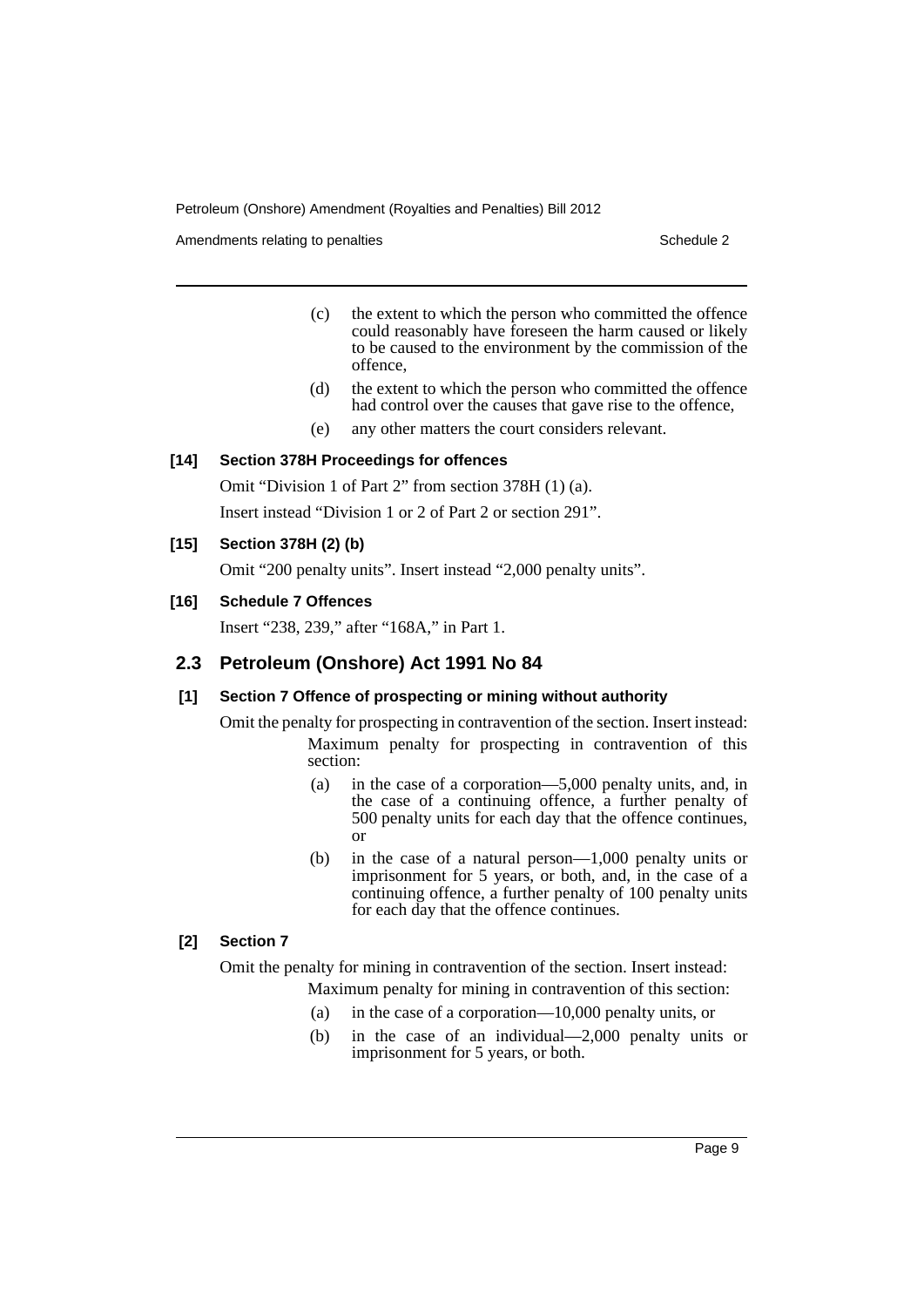Schedule 2 Amendments relating to penalties

# **[3] Section 77 Direction to comply with conditions of petroleum title**

Omit the penalty. Insert instead:

Maximum penalty:

- (a) in the case of a corporation—10,000 penalty units, or
- (b) in the case of an individual—2,000 penalty units.

#### **[4] Section 136 Other offences**

Omit the penalties from section 136 (1) and (2). Insert instead:

Maximum penalty:

- (a) in the case of a corporation—10,000 penalty units, or
- (b) in the case of an individual—2,000 penalty units.

#### **[5] Section 136A Contravention of conditions of title**

Omit the penalty to section 136A (1). Insert instead:

Maximum penalty:

- (a) if the condition of the title is identified as a condition related to environmental management:
	- (i) in the case of a corporation—10,000 penalty units, or
	- (ii) in the case of an individual—2,000 penalty units, or
- (b) in any other case—2,000 penalty units.

# **[6] Section 136A (3)**

Insert after section 136A (2):

- (3) In imposing a penalty for a contravention of or failure to comply with a condition identified as a condition related to environmental management, the court is to take into consideration the following (so far as they are relevant):
	- (a) the extent of the harm caused or likely to be caused to the environment by the commission of the offence,
	- (b) the practical measures that may be taken to prevent, control, abate or mitigate that harm,
	- (c) the extent to which the person who committed the offence could reasonably have foreseen the harm caused or likely to be caused to the environment by the commission of the offence,